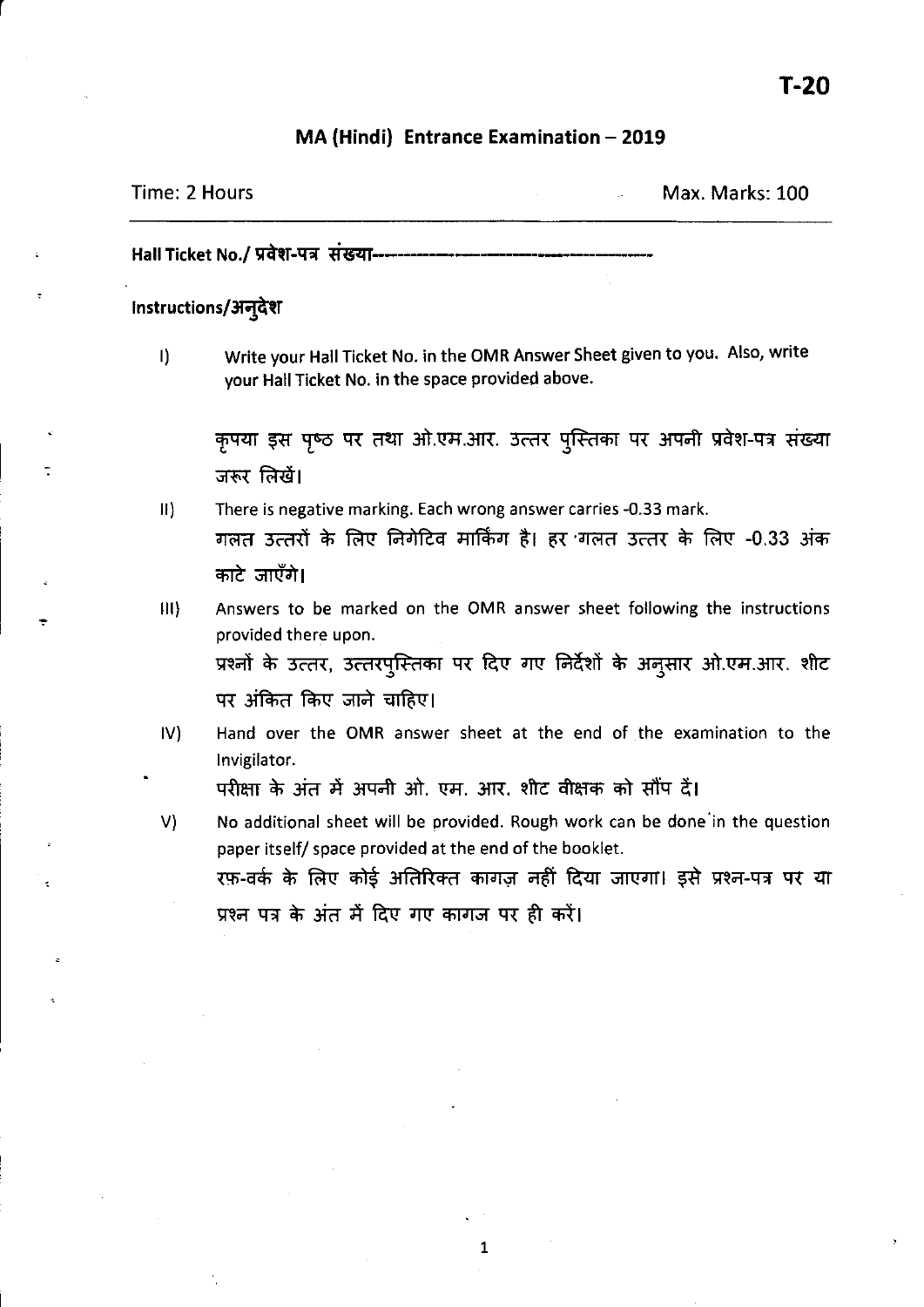$\ddot{\mathcal{L}}$ 

## **MA (Hindi) Entrance Examination - 2019**

सूचना : निम्नलिखित प्रश्नों के चार वैकल्पिक उत्तर दिए गए हैं जिनमें से केवल एक उत्तर<br>सही है । सही उत्तर चुनकर OMR Sheet पर यथास्थान चिह्नित कीजिए ।

#### PART-A

| 1.             | 'दयुति' का अर्थ है -                                                  |                                                                                                 |  |  |
|----------------|-----------------------------------------------------------------------|-------------------------------------------------------------------------------------------------|--|--|
|                | (A) उग्र                                                              | (B) आग                                                                                          |  |  |
|                | (C) चमक                                                               | (D) शीतलता                                                                                      |  |  |
|                | 2. 'फूल' का पर्यायवाची शब्द है -                                      |                                                                                                 |  |  |
|                | (A) फल                                                                | (B) कली                                                                                         |  |  |
|                | (C) चमन                                                               | (D) सुमन                                                                                        |  |  |
| 3 <sub>1</sub> | 'नूतन' शब्द का विलोम शब्द है -                                        |                                                                                                 |  |  |
|                | (A) पूर्व                                                             | (B) पुरातन                                                                                      |  |  |
|                | (C) नया                                                               | (D) नयापन                                                                                       |  |  |
| 4.             |                                                                       | ' <u>राम</u> ने रोटी खायी' - इस वाक्य में रेखांकित शब्द है --                                   |  |  |
|                | (A) संज्ञा                                                            | (B) सर्वनाम                                                                                     |  |  |
|                | (C) विशेषण                                                            | (D) क्रिया                                                                                      |  |  |
|                |                                                                       | 5.     'माँ ने <u>स्वा<b>दिष्ट</b> ह</u> लवा बनाया है।' - वाक्य में रेखांकित शब्द किस प्रकार का |  |  |
|                | विशेषण है?                                                            |                                                                                                 |  |  |
|                |                                                                       | (A) परिमाणवाचक विशेषण         (B) संख्यावाचक विशेषण                                             |  |  |
|                |                                                                       | (C) गुणवाचक विशेषण         (D) संकेतवाचक विशेषण                                                 |  |  |
| 6.             | 'भूखे-प्यासे' में कौन-सा समास है?                                     |                                                                                                 |  |  |
|                | (A) द्विगु                                                            | (B) द्वन्द्व                                                                                    |  |  |
|                | (C) बह् <b>व्री</b> हि                                                | (D) तत्पुरुष                                                                                    |  |  |
| 7.             | 'पेड़ <u>से</u> आम गिरा ।' रेखांकित विभक्ति-चिहन किस कारक को सूचित कर |                                                                                                 |  |  |
|                | रहा है ?                                                              |                                                                                                 |  |  |
|                | (A) करण                                                               | (B) सप्रदान                                                                                     |  |  |
|                | (C) अपादान                                                            | (D) अधिकरण                                                                                      |  |  |
| 8.             | निम्नलिखित में तद्भव शब्द है :                                        |                                                                                                 |  |  |
|                | (A) सूरज                                                              | (B) चंद्र                                                                                       |  |  |
|                | (C) अग्नि                                                             | (D) नक्षत्र                                                                                     |  |  |

2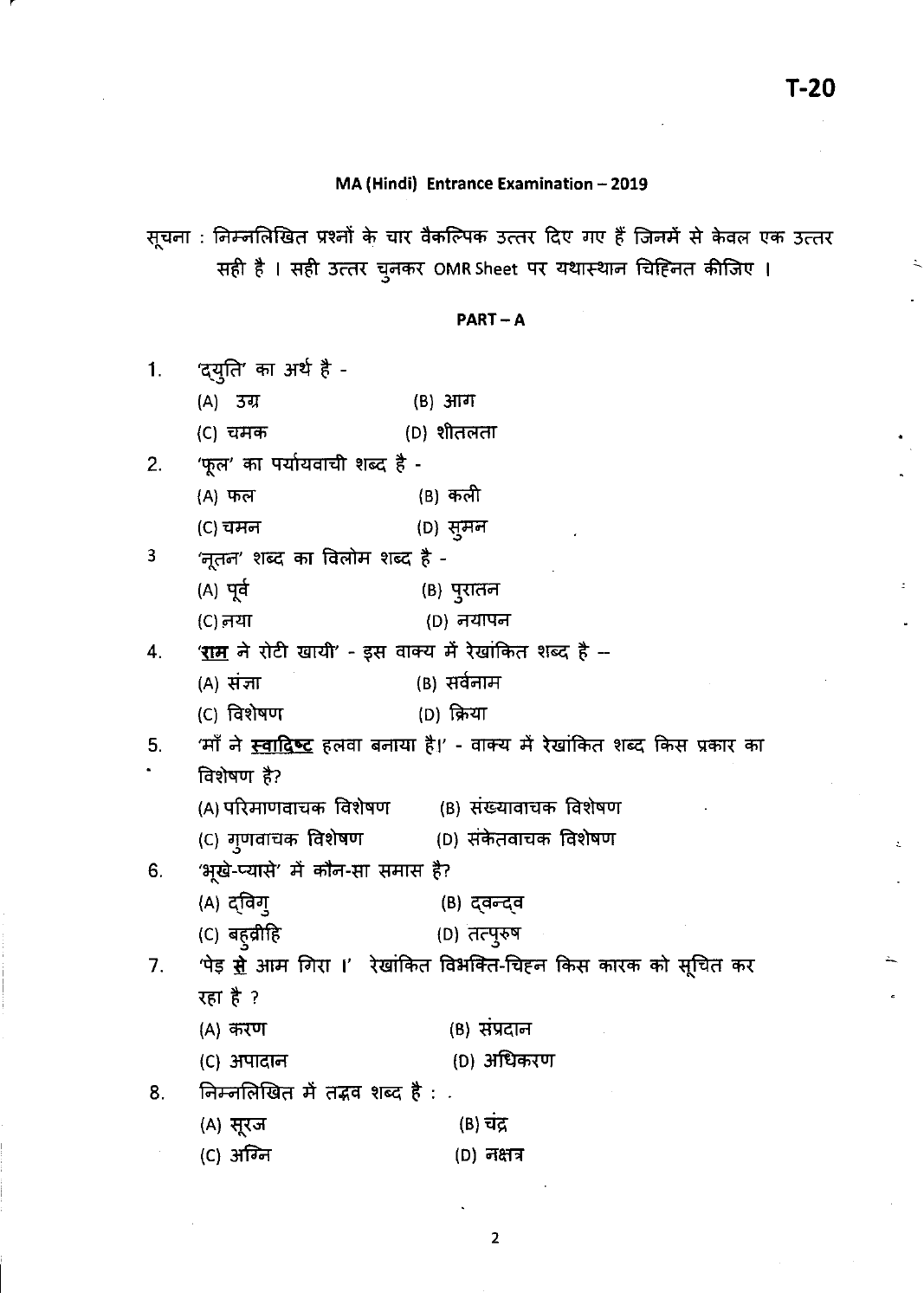'चन्द्रोदय' शब्द में कौन-सी संधि है -9. (B) गुण संधि (A) स्वर संधि (D) इनमें से कोई नहीं (C) यण संधि  $10.$ 'महर्षि' का सही संधि विच्छेद है -(B) महा+ऋषि (A) मह+ऋषि (C) महः+ऋषी (D) महर+ऋषी 'उ' ध्वनि का उच्चारण स्थान है - $11.$ (B) मूर्धा (A) कण्ठ (D) ओष्ठ  $(C)$  ताल् 'च' वर्ग का पंचमाक्षर है - $12.$  $(B)$  ज  $(A)$   $\sigma$  $(D)$  ਸ  $(C)$  न 'संवैधानिक' शब्द में प्रत्यय है - $13.$  $(B)$  निक  $(A)$  सं (C) वैधानिक (D) इक 'अनुवाद' शब्द में उपसर्ग है - $14.$  $(A)$   $H$  $(B)$  अनु  $(D)$  वाद  $(C)$ वद वर्तनी की दृष्टि से निम्नलिखित में कौन-सा शब्द सही है?  $15.$ (B) पुनरुद्वार (A) पुनरुधार (D) पूनरुध्धार (C) पूनरुद्धार निम्नलिखित में सदैव स्त्री-लिंग रहने वाला शब्द है -16. (B) बकरी (A) चुहिया (D) बिल्ली (C)तितली निम्नलिखित में से कौन-सा शब्द पुल्लिंग है? 17. (B) मौसा (A) मौसी (C) मामी (D) बुआ 'अध्यापक' का बहुवचन रूप है -18. (B) अध्यापकें (A) अध्यापकगण (D) इनमें से कोई नहीं (C) अध्यापिका दादी कहानी सुना \_\_\_\_\_\_\_ हैं । सही शब्द के साथ रिक्त स्थान की पूर्ति 19. करें।  $(B)$   $\bar{x}$ (A) रहा  $(D)$  रहीं (C) रहे

3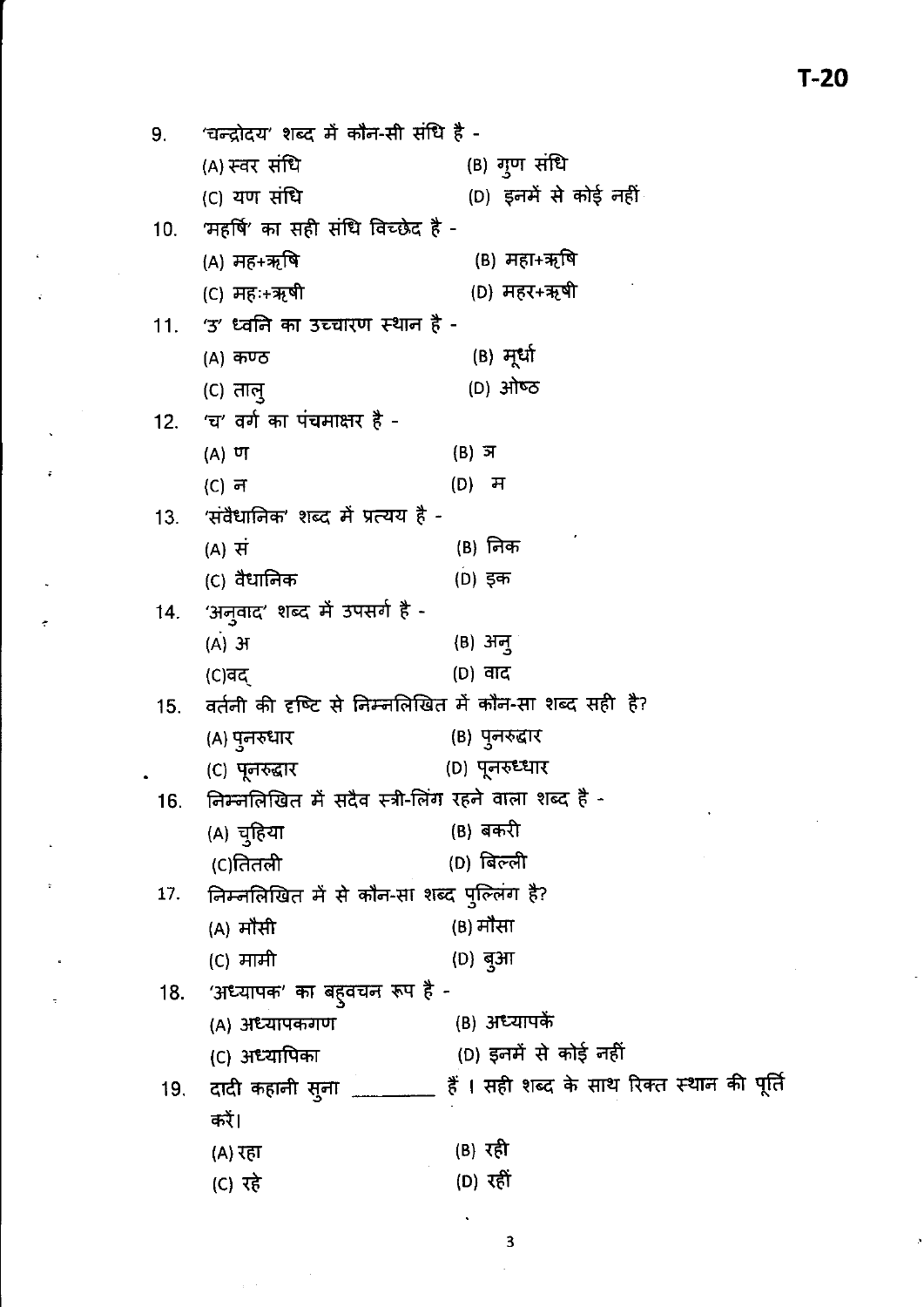20. पेट में चूहे कूद रहे हैं।' का अर्थ है-(A) बहुत प्यास लग रही है । (B) जोर की भूख लग रही है। (C) कुछ मीठा खाने की इच्छा हो रही है। (D) बिलकुल भूख नहीं लग रही है । 21. "श्रीकृष्ण को अनेकों नाम है।" इस वाक्य का शुद्ध रूप है -(A) श्रीकृष्ण का अनेक नाम हैं । (B) श्रीकृष्ण अनेक नाम हैं । (C) श्रीकृष्ण के अनेक नाम हैं । (D) श्रीकृष्ण की अनेक नाम हैं । 22. 'काँच' शब्द में ऊपर लगे बिंदु को कहते हैं --(A) अनुनासिक (B) अनुस्वार (C) विसर्ग (D) मात्रा 23. 'शोर होते ही चिड़िया \_\_\_\_\_\_ उड़ी ।' रिक्त स्थान की पूर्ति सही विकल्प के साथ करे। (A) फुर्र से (C) टप से  $24.$  'पूछताछ' का अंग्रेजी रूपांतर है -(A) Guess (C) Question 25. 'Report' का हिन्दी रूपांतर है -(A) निवेदन (C) आवेदन (B) सन् से (D) थर्र से (B) Demand (D) Enquiry (B) प्रतिवेदन (D) अनुरोध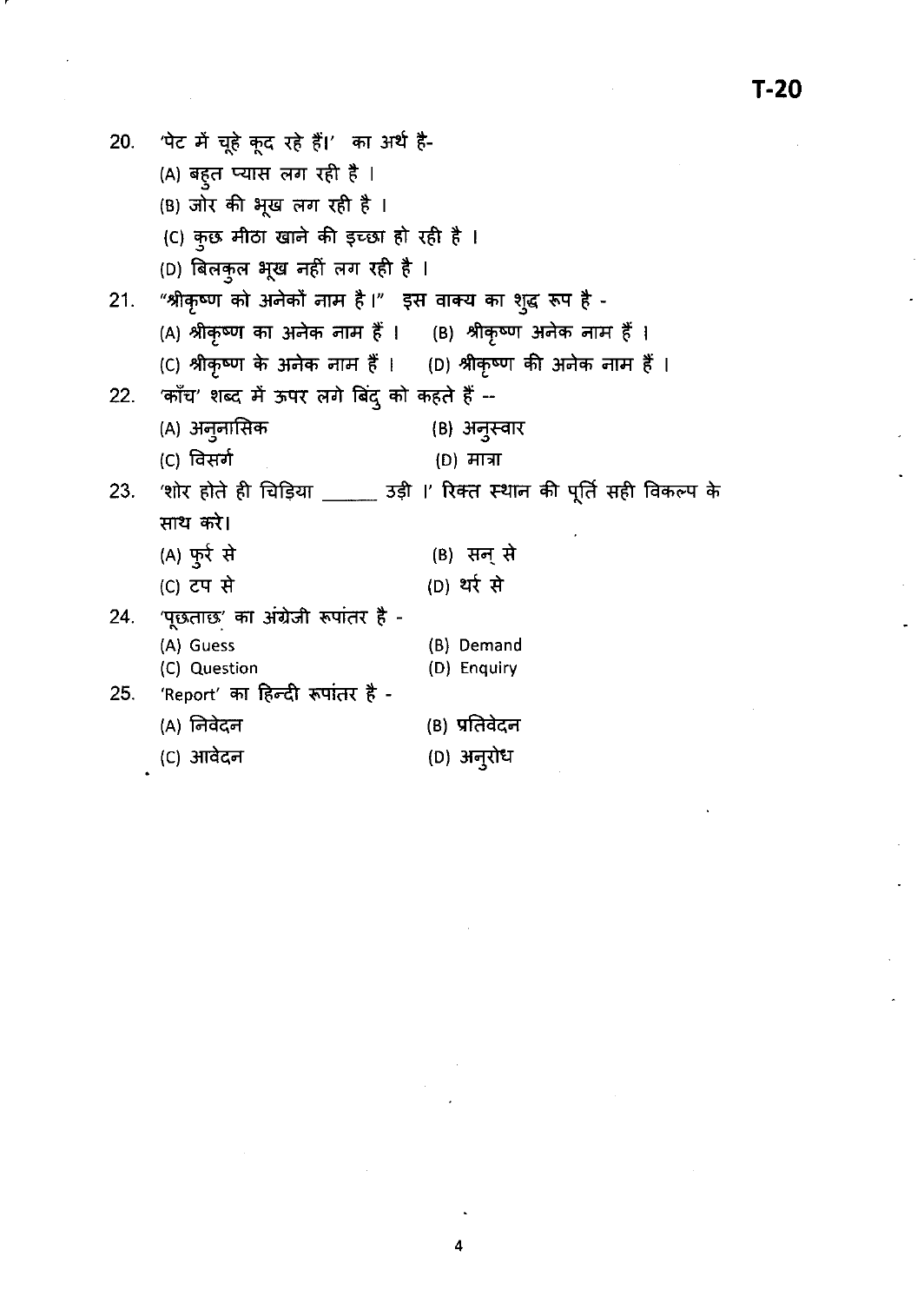#### **PART - B**

| 26. | 'पृथ्वीराजरासो' के रचनाकार हैं -                                   |                                                                   |  |  |  |
|-----|--------------------------------------------------------------------|-------------------------------------------------------------------|--|--|--|
|     | (A) नरपति नाल्ह                                                    | (B) जगनिक                                                         |  |  |  |
|     | (C) चंदबरदाई                                                       | (D) शार्डुगधर                                                     |  |  |  |
| 27. |                                                                    | अमीर खुसरो हिंदी साहित्य के इतिहास में किस कालखंड के रचनाकार माने |  |  |  |
|     | जाते हैं?                                                          |                                                                   |  |  |  |
|     | (A) आदिकाल                                                         | (B) भक्तिकाल                                                      |  |  |  |
|     | (C) रीतिकाल                                                        | (D) आधुनिक काल                                                    |  |  |  |
|     | 28. इनमें से कौन निर्गुण भक्तिकाव्य परंपरा के कवि नहीं है?         |                                                                   |  |  |  |
|     | (A) रैदास                                                          | (B) नानकदेव                                                       |  |  |  |
|     | (C) मलूकदास                                                        | (D) नंददास                                                        |  |  |  |
|     | 29. 'रामचरितमानस' के रचनाकार हैं -                                 |                                                                   |  |  |  |
|     | (A) कबीरदास                                                        | (B) तुलसीदास <sup>्</sup>                                         |  |  |  |
|     | (C) सूरदास                                                         | (D) केशवदास                                                       |  |  |  |
|     | 30. सूरदास के गुरु का नाम है -                                     |                                                                   |  |  |  |
|     | (A) रामानंद                                                        | (B) नरहरिदास                                                      |  |  |  |
|     | (C) रामानुजाचार्य                                                  | (D) वल्लभाचार्य                                                   |  |  |  |
|     | 31. इनमें से कौन 'अष्टछाप' के कवि नहीं हैं -                       |                                                                   |  |  |  |
|     | (A) कुम्भनदास                                                      | (B) सूरदास                                                        |  |  |  |
|     | (C)चतुर्भुजदास                                                     | (D) स्वामी हरिदास                                                 |  |  |  |
|     | *32. आलवार संतों की संख्या कितनी मानी गई है?                       |                                                                   |  |  |  |
|     | (A) चार                                                            | (B) नौ                                                            |  |  |  |
|     | (C) बारह                                                           | (D) दस                                                            |  |  |  |
| 33. | "प्रेम ना बाड़ी ऊपजे, प्रेम न हाट बिकाय ।                          |                                                                   |  |  |  |
|     | राजा परजा जोहि रूचे, सीस देह ले जाय ।।" --- यह दोहा किस कवि का है? |                                                                   |  |  |  |
|     | (A) कबीरदास                                                        | (B) तुलसीदास                                                      |  |  |  |
|     | (C) सूरदास                                                         | (D) रहीम                                                          |  |  |  |
| 34. | "मेरी भव-बाधा हरौ, राधा नागरि सोय ।                                |                                                                   |  |  |  |
|     | जा तन की झाँई परे, स्याम हरित दुति होय ।।" --- यह दोहा किस कवि     |                                                                   |  |  |  |
|     | का है?                                                             |                                                                   |  |  |  |
|     | (A) तुलसीदास                                                       | <sub>′</sub> (B)  सूरदास                                          |  |  |  |
|     | (C) मीराँ बाई                                                      | (D) बिहारीलाल                                                     |  |  |  |

ċ

l,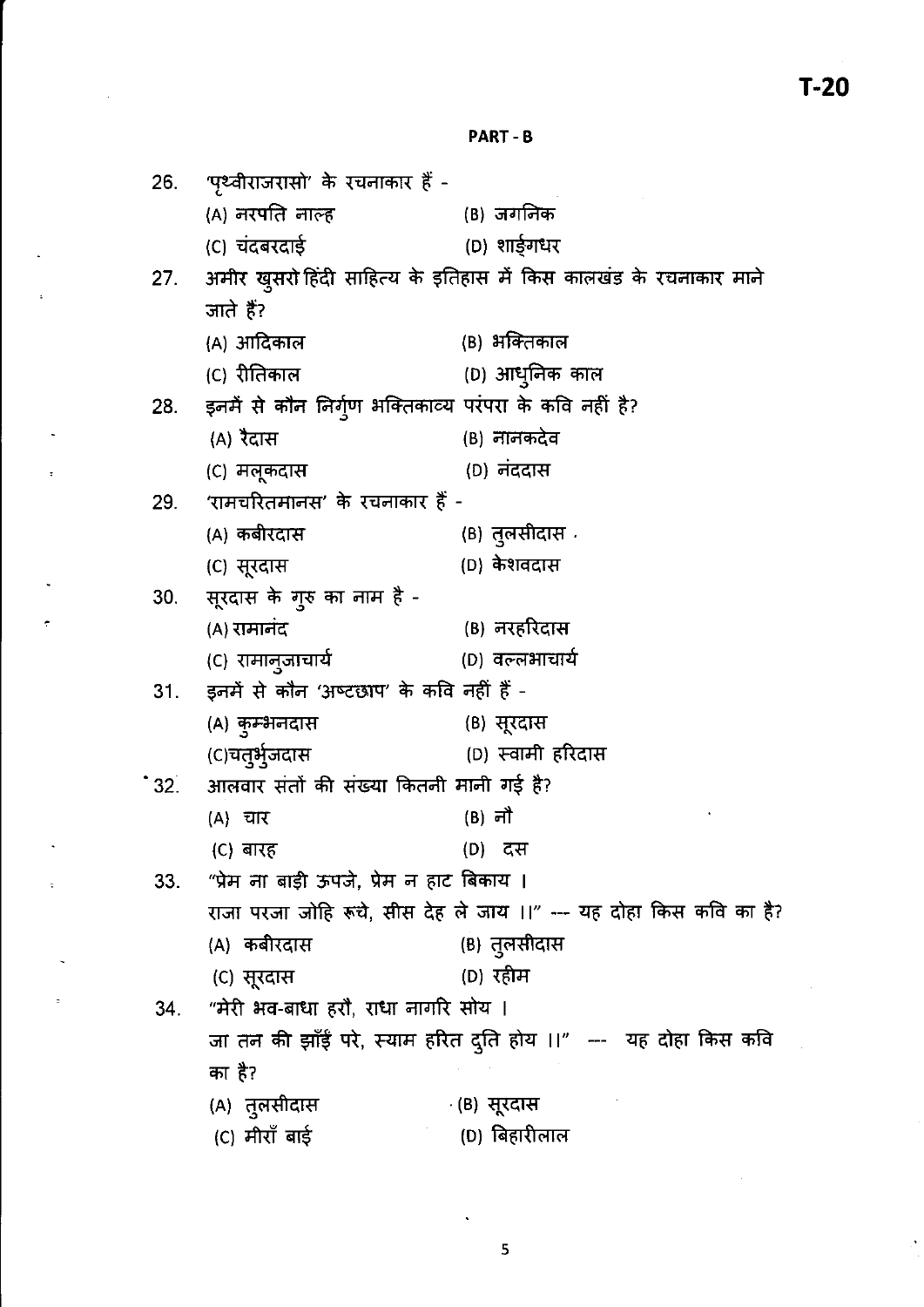"साहब ते सेवक बड़ो, जो निज धरम स्जान । 35. राम बाँधि उतरे जलधि, लाँधि गए हनुमान ।।" --- यह दोहा किस कवि का है? (B) तुलसीदास (A) कबीरदास (D) केशवदास (C) रहीम 'मय्या मोरी मैं नहिं माखन खायो' - यह किस कवि की पंक्ति है? 36. (B) कृष्णदास (A) सूरदास (D) इनमें से कोई नहीं (C) नंददास मलिक मुहम्मद जायसी किस काल के कवि थे? 37. (B) भक्तिकाल (A) आदिकाल (C) रीतिकाल (D) आधुनिक काल सूरदास की रचना है -38. (A) साहित्यलहरी (B) गीत गोविंद (D) विनयपत्रिका (C) पद्मावत चैतन्य महाप्रभु किस भक्ति-संप्रदाय के प्रवर्तक थे? 39. (B) राधावल्लभ संप्रदाय (A) निम्बार्क संप्रदाय (D) हरिदासी संप्रदाय (C) गौड़ीय संप्रदाय निम्नलिखित में से कौन अकबर के दरबारी कवि थे? 40. (B) रहीम (A) सूरदास (C) कृष्णदास (D) रसखान इनमें से कौन रीतिकाल के कवि हैं -41 (A) देव (B) नंददास (D) विद्**यापति** (C) कबीरदास भामह किस काव्यशास्त्रीय संप्रदाय के आचार्य हैं? 42. (B) अलंकार संप्रदाय (A) रस संप्रदाय (D) ध्वनि संप्रदाय (C) रीति संप्रदाय इनमें से कौन रीतिमुक्त काव्यधारा के कवि नहीं है? 43. (A) घनानंद (B) आलम (D) वृंद  $(C)$  बोधा 'अंधेरनगरी' प्रहसन के लेखक हैं --44. (B) राधाचरण गोस्वामी (A) बालकृष्ण भट्ट (C) भारतेंदु हरिश्चन्द्र (D) बालमुकुंद गप्त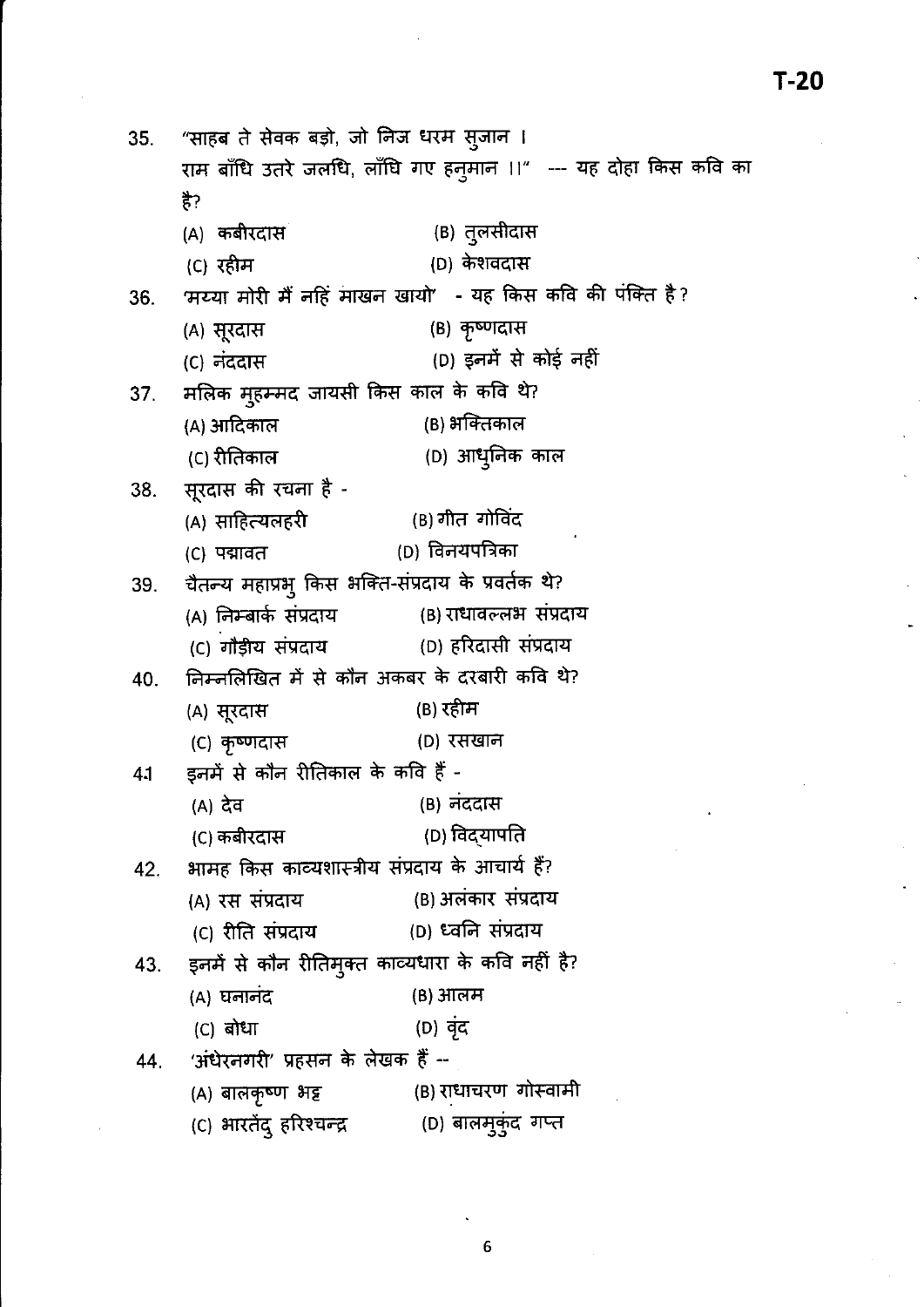45. 'आनंद कादम्बिनी' पत्रिका के संपादक थे --(A) भारतेंद् हरिश्चन्द्र (B) बदरीनारायण चौधरी 'प्रेमघन' (C) प्रतापनारायण मिश्र (D) बालम्कुंद गप्त 'प्रियप्रवास' महाकाव्य के रचनाकार हैं --46. (A) महावीरप्रसाद दविवेदी (B) राय देवीप्रसाद 'पूर्ण' (C) अयोध्यासिंह उपाध्याय 'हरिऔध' (D) रामचरित उपाध्याय 'भारत-भारती' के रचनाकार हैं -47. (A) बालमुकुंद गुप्त (B) रामनरेश त्रिपाठी (C) मुकुटधर पांडेय (D) मैथिलीशरण गुप्त 'कामायनी' के रचनाकार हैं -48. (A) जयशंकर प्रसाद (B) सूर्यकांत त्रिपाठी 'निराला' (C) सुमित्रनंदन पंत (D) गजाननमाधव मुक्तिबोध 'यात्री' नाम से कौन मैथिली में भी कविताएँ लिखते थे? 49. (A) शिवमंगल सिंह सूमन (B) केदारनाथ सिंह (D) नागार्जुन (C) केदारनाथ अग्रवाल 'सतपुड़ा के जंगल' कविता के रचनाकार हैं -50. (B) धर्मवीर भारती (A) भवानीप्रसाद मिश्र (C) शमशेरबहादुर सिंह (D) गिरिजाकुमार माथुर

निम्नलिखित गदयांश को पढ़ कर प्र.सं. 51 से 55 तक के उत्तर दें । "आलोचना, आलोचनाशास्त्र तथा शोध हिंदी-साहित्य के अत्यंत पुष्ट अंग है । संस्कृत-काव्यशास्त्र की परंपरा, जो अन्य भाषाओँ में प्रायः लुप्त हो गयी थी, हिंदी के रीतिकाल में निरंतर जीवित रही । आधुनिक युग में गद्य का माध्यम प्राप्त होने पर भारतीय और पाश्चात्य काव्यसिद्धांतों के समन्वय से एक संश्लिष्ट काव्यशास्त्र का निर्माण आरंभ हुआ, जिसका आचार्य रामचंद्र शुक्ल तथा उनके परवर्ती आलोचकों ने सम्यक् विकास किया । आधुनिक भारतीय भाषाओं में हिंदी का आलोचना-साहित्य तथा आलोचनाशास्त्र निश्चय ही सर्वाधिक प्रौढ़ और समृद्ध है ।"

आलोचना, आलोचनाशास्त्र तथा शोध हिंदी-साहित्य के अत्यंत \_\_\_ अंग है? 51. (B) महत्वपूर्ण (A) समृद (D) पुष्ट (C) श्रेष्ट

 $\overline{7}$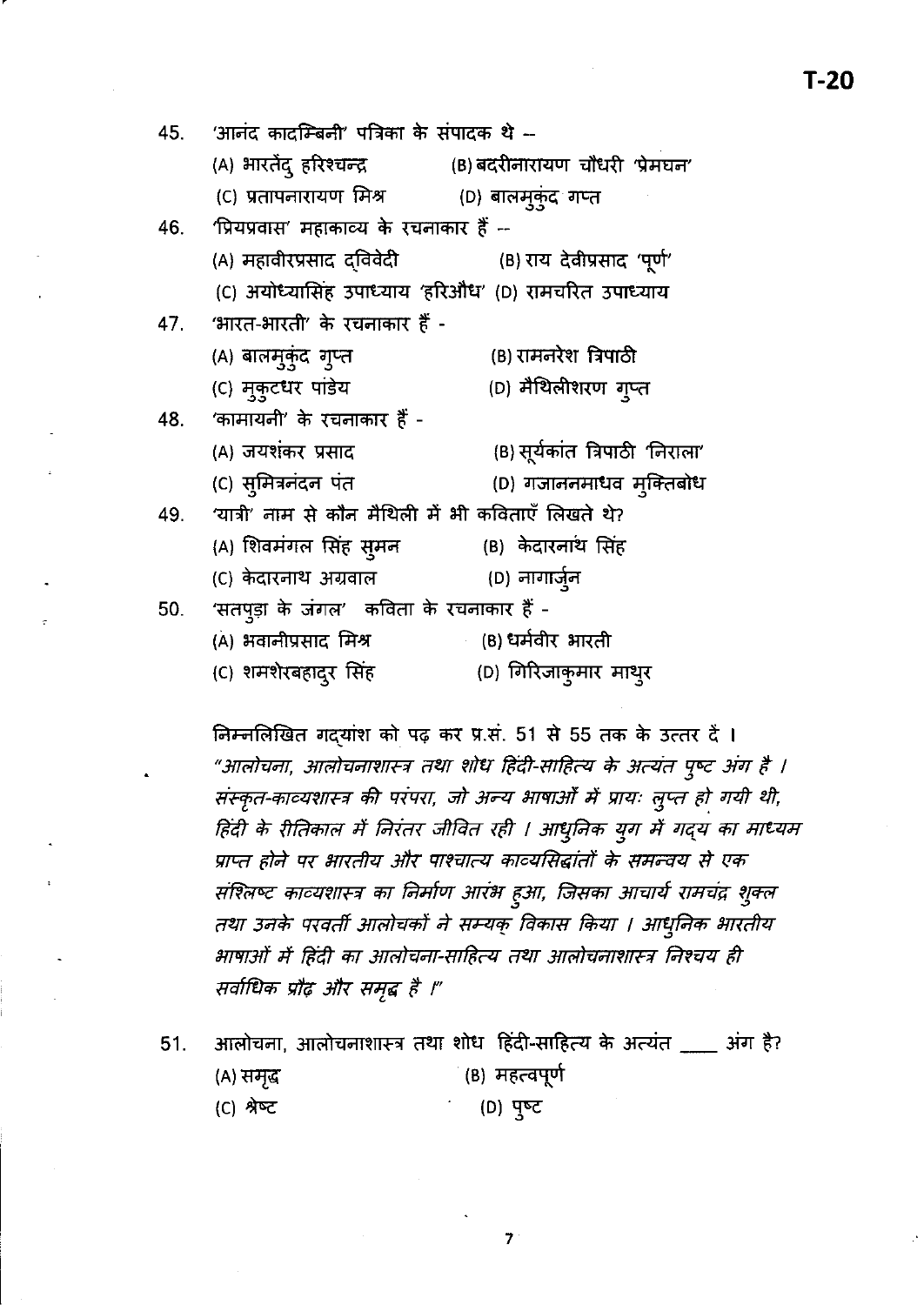| 52. | संस्कृत-काव्यशास्त्र की परंपरा हिंदी के किस काल में निरंतर जीवित रही?       |                                                                          |  |  |  |
|-----|-----------------------------------------------------------------------------|--------------------------------------------------------------------------|--|--|--|
|     | (A) आदिकाल                                                                  | (B) भक्तिकाल                                                             |  |  |  |
|     | (C) रीतिकाल                                                                 | (D) आधुनिक काल                                                           |  |  |  |
|     |                                                                             | 53. भारतीय और पाश्चात्य काव्यसिद्धांतों के समन्वय से किस काव्यशास्त्र का |  |  |  |
|     | निर्माण आरंभ हुआ?                                                           |                                                                          |  |  |  |
|     | (A) संश्लिष्ट                                                               | (B) सक्षिप्त                                                             |  |  |  |
|     | (C) नवीन                                                                    | (D) मिश्रित                                                              |  |  |  |
|     | 54. आचार्य रामचंद्र शुक्ल तथा उनके _______ आलोचकों ने काव्यशास्त्र का       |                                                                          |  |  |  |
|     | सम्यक् विकास किया।                                                          |                                                                          |  |  |  |
|     | (A) पूर्ववर्ती                                                              | (B) परवर्ती                                                              |  |  |  |
|     | (C) साथी                                                                    | (D) सहयोगी                                                               |  |  |  |
|     |                                                                             | 55. आधुनिक भारतीय भाषाओं में किस भाषा का आलोचना-साहित्य सर्वाधिक प्रौढ़  |  |  |  |
|     | है?                                                                         |                                                                          |  |  |  |
|     | (A) संस्कृत                                                                 | (B) हिंदी                                                                |  |  |  |
|     | (C) तेलूग्                                                                  | (D) मराठी                                                                |  |  |  |
| 56. | हिंदी किस भाषा-परिवार की भाषा है?                                           |                                                                          |  |  |  |
|     | (A) द्राविड़ परिवार                                                         | (B) भारोपीय परिवार                                                       |  |  |  |
|     |                                                                             | (C) एकाक्षर परिवार                 (D) आग्नेय परिवार                     |  |  |  |
| 57. | देवनागरी तथा हिंदी के प्रचार-प्रसार के लिए स्थापित प्राचीन संस्था है -      |                                                                          |  |  |  |
|     | (A) नागरी प्रचारणी सभा, काशी                                                |                                                                          |  |  |  |
|     | (B) राष्ट्रभाषा प्रचार समिति, वर्धा                                         |                                                                          |  |  |  |
|     | (C) दक्षिण भारत हिंदी प्रचार सभा, मद्रास                                    |                                                                          |  |  |  |
|     | (D) साहित्य सम्मेलन, इलाहाबाद                                               |                                                                          |  |  |  |
| 58. | 'नागरी प्रचारिणी सभा' के संस्थापक थे -                                      |                                                                          |  |  |  |
|     | (A) श्यामसुंदर दास, रामनारायण मिश्र, शिवकुमार सिंह                          |                                                                          |  |  |  |
|     | (B) जयशंकर प्रसाद, म्ंशी प्रेमचंद, हजारीप्रसाद द्विवेदी                     |                                                                          |  |  |  |
|     | (C) स् <b>मित्रानंदन पंत, सूर्यकांतत्रिपाठी निरा</b> ला, रामधारी सिंह दिनकर |                                                                          |  |  |  |
|     | (D) इनमें से कोई नहीं                                                       |                                                                          |  |  |  |
| 59. | हजारीप्रसाद दविवेदी दवारा रचित 'बाणभट्ट की आत्मकथा' किस विधा की             |                                                                          |  |  |  |
|     | रचना है?                                                                    |                                                                          |  |  |  |
|     | (A) कहानी                                                                   | (B) उपन्यास                                                              |  |  |  |
|     | (C) आत्मकथा                                                                 | (D) नाटक                                                                 |  |  |  |

 $\hat{\phantom{a}}$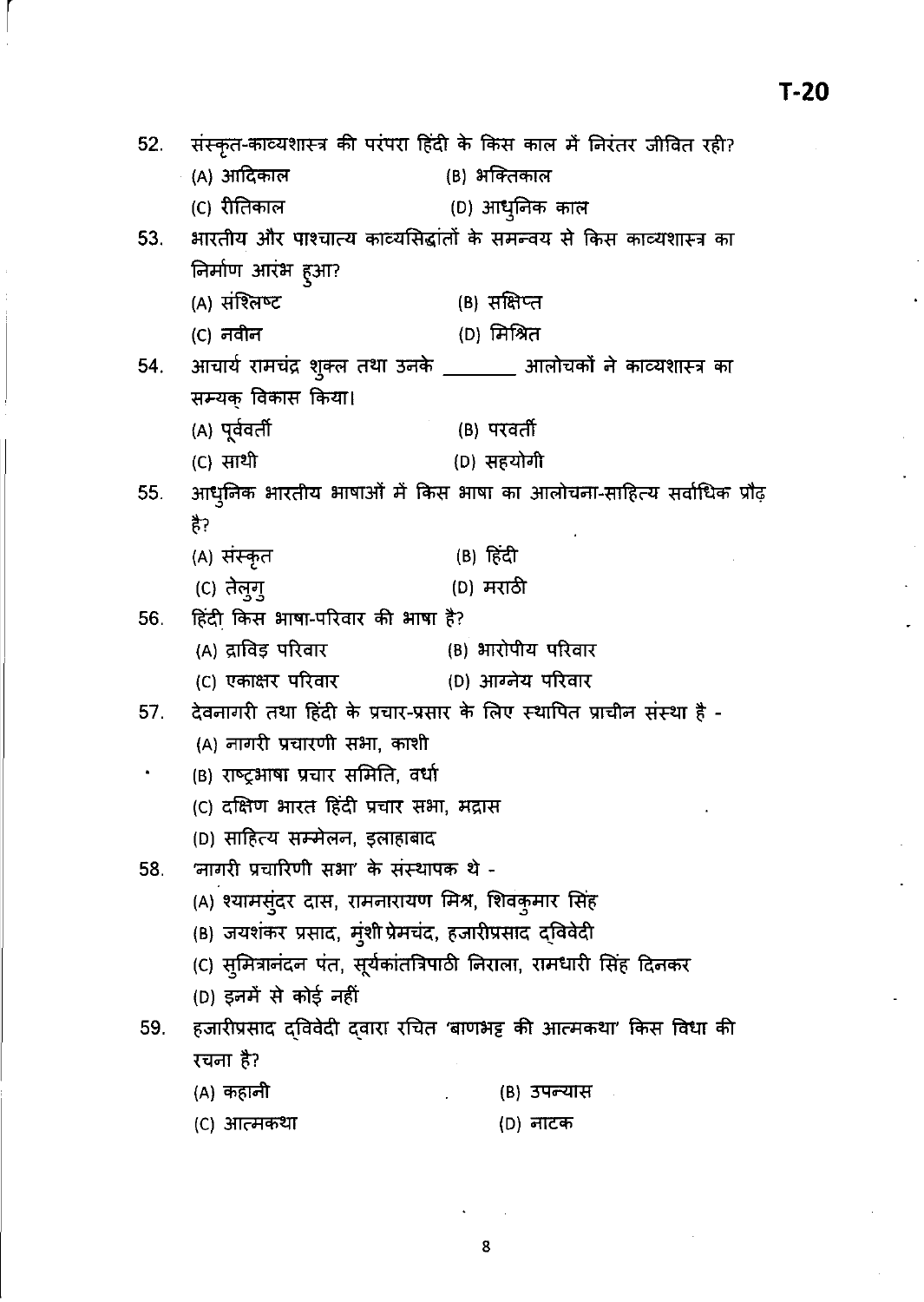| 60. | मन्नू भंडारी की आत्मकथा है -                              |                                                              |  |  |  |  |
|-----|-----------------------------------------------------------|--------------------------------------------------------------|--|--|--|--|
|     | (A) हादसे                                                 | (B) एक कहानी यह भी                                           |  |  |  |  |
|     |                                                           | (C) कितने शहरों में कितनी बार          (D) इनमें से कोई नहीं |  |  |  |  |
|     | 61. प्रेमचंद की कहानी 'कफ़न' में प्रमुख स्त्री पात्र है - |                                                              |  |  |  |  |
|     | (A) बुधिया                                                | (B) धनिया                                                    |  |  |  |  |
|     | (C) मून्नी                                                | (D) निर्मला                                                  |  |  |  |  |
| 62. | मनोहरश्याम जोशी का व्यंग्यप्रधान उपन्यास है -             |                                                              |  |  |  |  |
|     | (A) कुरु-कुरु स्वाहा                                      | (B) आधार्गोंव                                                |  |  |  |  |
|     | (C) जिंदगीनामा                                            | (D) मुर्दाघर                                                 |  |  |  |  |
| 63. | 'चंद्रकांता' उपन्यास के रचयिता हैं --                     |                                                              |  |  |  |  |
|     | (A) हजारीप्रसाद दविवेदी                                   | (B) बाबू देवकीनंदन खत्री                                     |  |  |  |  |
|     | (C) पं. किशोरीलाल गोस्वामी                                | (D) भारतेंदु हरिश्चन्द्र                                     |  |  |  |  |
| 64. | 'चंद्रगुप्त' नाटक के रचनाकार हैं -                        |                                                              |  |  |  |  |
|     | (A) जयशंकर प्रसाद                                         | (B) बालकृष्ण भट्ट                                            |  |  |  |  |
|     | (C) राधाचरण गोस्वामी                                      | (D) माखनलाल चतुर्वेदी                                        |  |  |  |  |
|     | 65. 'गोदान' उपन्यास के लेखक हैं :                         |                                                              |  |  |  |  |
|     | (A) सूर्यकांत त्रिपाठी निराला                             | (B) प्रेमचंद                                                 |  |  |  |  |
|     | (C) जैनेन्द्र                                             | (D) जयशंकर प्रसाद                                            |  |  |  |  |
|     | 66. 'सरस्वती' पत्रिका के संपादक थे -                      |                                                              |  |  |  |  |
|     | (A) महावीरप्रसाद द्विवेदी                                 | (B) हजारीप्रसाद दविवेदी                                      |  |  |  |  |
|     | (C) भारतेन्दु हरिश्चन्द्र                                 | (D) शांतिप्रिय द्विवेदी                                      |  |  |  |  |
|     | 67. 'उसने कहा था' कहानी के लेखक हैं -                     |                                                              |  |  |  |  |
|     | (A) बालम्कुंद गुप्त                                       | (B) जयशंकर प्रसाद                                            |  |  |  |  |
|     | (C) चंद्रधरशर्मा गुलेरी                                   | (D) अध्यापक  पूर्ण सिंह                                      |  |  |  |  |
| 68. | 'अंधायुग' किसकी रचना है?                                  |                                                              |  |  |  |  |
|     | (A) धर्मवीर भारती                                         | (B) उदयशंकर भट्ट                                             |  |  |  |  |
|     | (C) उपेन्द्रनाथ अश्क                                      | (D) जयशंकर प्रसाद                                            |  |  |  |  |
| 69. | 'दिव्या' उपन्यास के लेखक कौन हैं?                         |                                                              |  |  |  |  |
|     | (A) जैनेन्द्र                                             | (B) रांगेय राघव                                              |  |  |  |  |
|     | (C) যংাদান                                                | (D) चतुरसेन शास्त्री                                         |  |  |  |  |
| 70. | 'ध् <b>मिल' किस कवि का उपनाम है</b> -                     |                                                              |  |  |  |  |
|     | (A) सुदामा पाण्डेय                                        | (B) नरेश मेहता                                               |  |  |  |  |
|     | (C) सर्वेश्वर दयाल सक्सेना                                | (D) धर्मवीर भारती                                            |  |  |  |  |

.

J,

 $\ddot{\phantom{0}}$ 

 $\ddot{\cdot}$ 

 $\hat{\mathbf{v}}$ 

 $T-20$ 

ä,

 $\ddot{\phantom{0}}$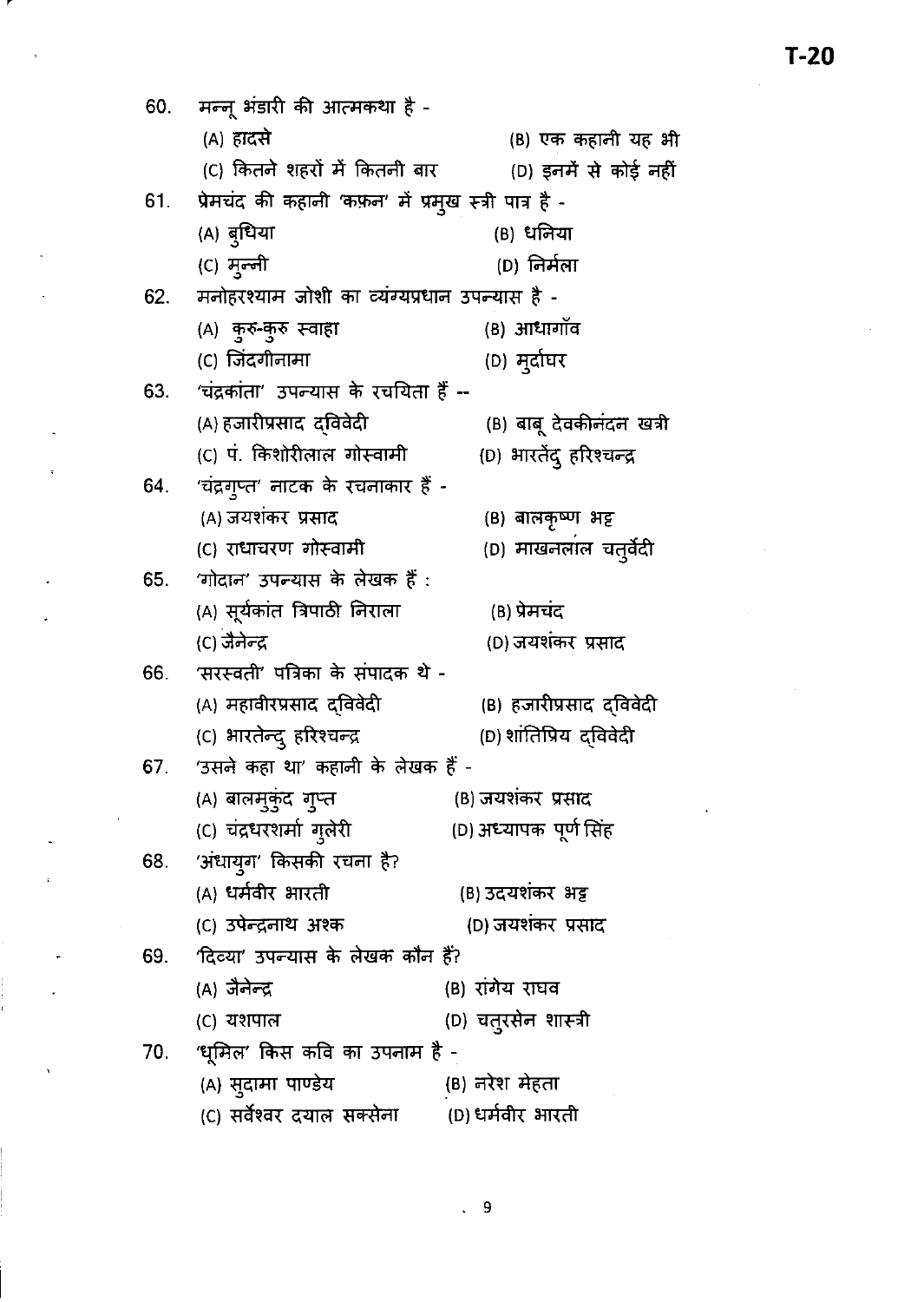|     | 71. हिंदी साहित्य में किनको आधुनिकता के प्रवर्तक साहित्यकार माना जाता है? |                                                                                                                                                                              |  |  |  |
|-----|---------------------------------------------------------------------------|------------------------------------------------------------------------------------------------------------------------------------------------------------------------------|--|--|--|
|     | (A) हजारीप्रसाद दविवेदी           (B) भारतेन्दु हरिश्चन्द्र               |                                                                                                                                                                              |  |  |  |
|     | (C) निराला                                                                | (D) प्रेमचंद                                                                                                                                                                 |  |  |  |
|     | 72. आचार्य रामचंद्र शुक्ल की प्रसिद्ध आलोचनात्मक कृति है -                |                                                                                                                                                                              |  |  |  |
|     | (A) चिंतामणि                                                              | (B) कबीर                                                                                                                                                                     |  |  |  |
|     | (C) छायावाद                                                               | (D) संस्कृति के चार अध्याय                                                                                                                                                   |  |  |  |
|     | 73. आधुनिक काल को 'नवीनकाल' नाम किसने दिया?                               |                                                                                                                                                                              |  |  |  |
|     | (A) हजारीप्रसाद द्विवेदी                                                  | (B) आचार्य रामचंद्र शुक्ल                                                                                                                                                    |  |  |  |
|     | (C) बाबू गुलाब राय                                                        | (D) डॉ. नगेन्द्र                                                                                                                                                             |  |  |  |
|     | 74. 'हिंदी साहित्य का दूसरा इतिहास' किसकी रचना है?                        |                                                                                                                                                                              |  |  |  |
|     | (A) डॉ. नगेन्द्र                                                          | (B) बच्चन सिंह                                                                                                                                                               |  |  |  |
|     | (C) अज्ञेय                                                                | (D) धीरेन्द्र वर्मा                                                                                                                                                          |  |  |  |
|     | 75. "सरफ़रोशी की तमन्जा, अब हमारे दिल में है,                             |                                                                                                                                                                              |  |  |  |
|     |                                                                           | देखना है ज़ोर कितना, बाजु-ए-क़ातिल में है ।" --- इ़न पंक्तियों के लेखक हैं -                                                                                                 |  |  |  |
|     | (A) 'निराला'                                                              | (B) रामप्रसाद 'बिस्मिल'                                                                                                                                                      |  |  |  |
|     | (C) रामविलास शर्मा                                                        | (D) रामधारी सिंह 'दिनकर'                                                                                                                                                     |  |  |  |
|     | 76. "कवि, कुछ ऐसी तान सुनाओ-                                              |                                                                                                                                                                              |  |  |  |
|     | जिससे उथल प्थल मच जाए,                                                    |                                                                                                                                                                              |  |  |  |
|     | एक हिलोर इधर से आए,                                                       |                                                                                                                                                                              |  |  |  |
|     | एक हिलोर उधर से आए ।" --- इन पंक्तियों के लेखक हैं -                      |                                                                                                                                                                              |  |  |  |
|     | (A) 'हरिऔध'                                                               | (B) माखनलाल चतुर्वेदी                                                                                                                                                        |  |  |  |
|     | (C) बालकृष्ण शर्मा 'नवीन' (D) जयशंकर प्रसाद                               |                                                                                                                                                                              |  |  |  |
|     | 77.    'हिंदी साहित्य का वैज्ञानिक इतिहास' शीर्षक पुस्तक के लेखक हैं-     |                                                                                                                                                                              |  |  |  |
|     | (A) भारतेन्द् हरिश्चंद्र             (B) आचार्य रामचंद्र शक्ल             |                                                                                                                                                                              |  |  |  |
|     | (C) रामकुमार वर्मा                                                        | (D) गणपतिचंद्र गुप्त                                                                                                                                                         |  |  |  |
|     | 78. 'जुही की कली' किसकी रचना है?                                          |                                                                                                                                                                              |  |  |  |
|     | (A) जयशंकर प्रसाद                                                         | (B) महादेवी वर्मा                                                                                                                                                            |  |  |  |
|     | (C)सूर्यकांत त्रिपाठी 'निराला' (D) स्मित्रानंदन पंत                       |                                                                                                                                                                              |  |  |  |
|     | 79.    'दीपशिखा' किसकी रचना है?                                           |                                                                                                                                                                              |  |  |  |
|     | (A) महादेवी वर्मा                                                         | (B) रामकुमार वर्मा                                                                                                                                                           |  |  |  |
|     | (C)सूर्यकांत त्रिपाठी 'निराला'       (D) जयशंकर प्रसाद                    |                                                                                                                                                                              |  |  |  |
| 80. | 'हिमालय के प्रति' शीर्षक कविता के लेखक हैं -                              | $\mathcal{L}^{\mathcal{L}}(\mathcal{L}^{\mathcal{L}})$ and $\mathcal{L}^{\mathcal{L}}(\mathcal{L}^{\mathcal{L}})$ and $\mathcal{L}^{\mathcal{L}}(\mathcal{L}^{\mathcal{L}})$ |  |  |  |
|     | (A) मैथिलीशरण गुप्त                                                       | (B) सुमित्रानंदन पंत                                                                                                                                                         |  |  |  |
|     | (C) सियारामशरण ग्¤त                                                       | (D) रामधारी सिंह दिनकर                                                                                                                                                       |  |  |  |

 $T-20$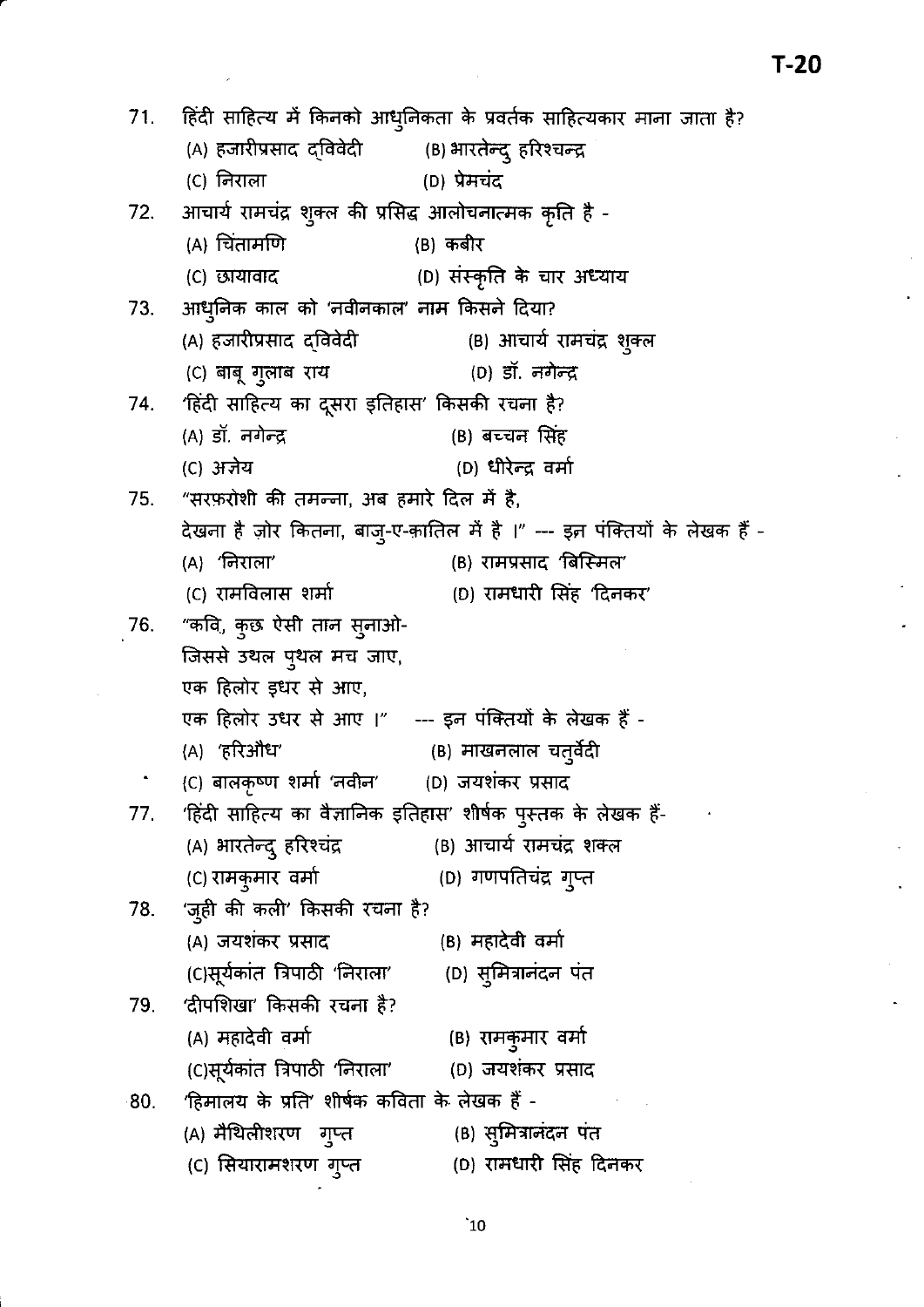'गाँव का ईश्वर' एकांकी के लेखक हैं - $81.$ (A) लक्ष्मीनारायण लाल (B) डॉ. रामकुमार वर्मा (C) सेठ गोविन्ददास (D) उदयशंकर भट्ट खड़ीबोली को 'साधु भाषा' किसने कहा? 82. (A) भारतेंदु हरिश्चन्द्र (B) सदलमिश्र (C) बालम्कुंद गुप्त (D) रामप्रसाद निरंजनी 'शेखर: एक जीवनी' के लेखक हैं -83. (A) महादेवी वर्मा (B) अज्ञेय (D) रांगेय राघव (C) अमृतराय फणीश्वरनाथ 'रेणु' कृत 'मैला ऑचल' किस विधा की रचना है? 84. (A) कहानी (B) उपन्यास (C) संस्मरण (D) यात्रा-वृत्तांत 'चीफ़ की दावत' कहानी के लेखक हैं -85. (A) मोहन राकेश (B) रमेश बक्षी . (C) भीष्म साहनी (D) निर्मल वर्मा 'राग दरबारी' उपन्यास के लेखक हैं -86. (A) उपेन्द्रनाथ अश्क (B) श्रीलाल शुक्ल (D) राहुल सांस्कृत्यायन (C) अमृतराय 'तारसप्तक' के संपादक हैं -87. (B) अशोक वाजपेयी (A) अज्ञेय (C) प्रेमचंद (D) राजेन्द्र यादव आचार्य हजारीप्रसाद दविवेदी दवारा लिखित प्रसिद्ध निबंध है -88. (A) चिंतामणि (B) सहदय (C) विचार और वितर्क (D) अशोक के फूल 'डिप्टी कलक्टरी' कहानी के लेखक हैं -89. (B) अमरकांत (A) अज्ञेय (C) निर्मल वर्मा (D) कमलेश्वर रामधारी सिंह 'दिनकर' को 'ज्ञानपीठ' पुरस्कार किस रचना के लिए मिला? 90. (B) हुंकार (A) रेणुका (D) कुरुक्षेत्र (C) उर्वशी मुंशी प्रेमचंद की प्रसिद्ध कहानी 'ईदगाह' का पात्र हामिद मेले में क्या खरीदता 91. है? (B) गेंद (A) खिलौना (C) चिमटा (D) बेलन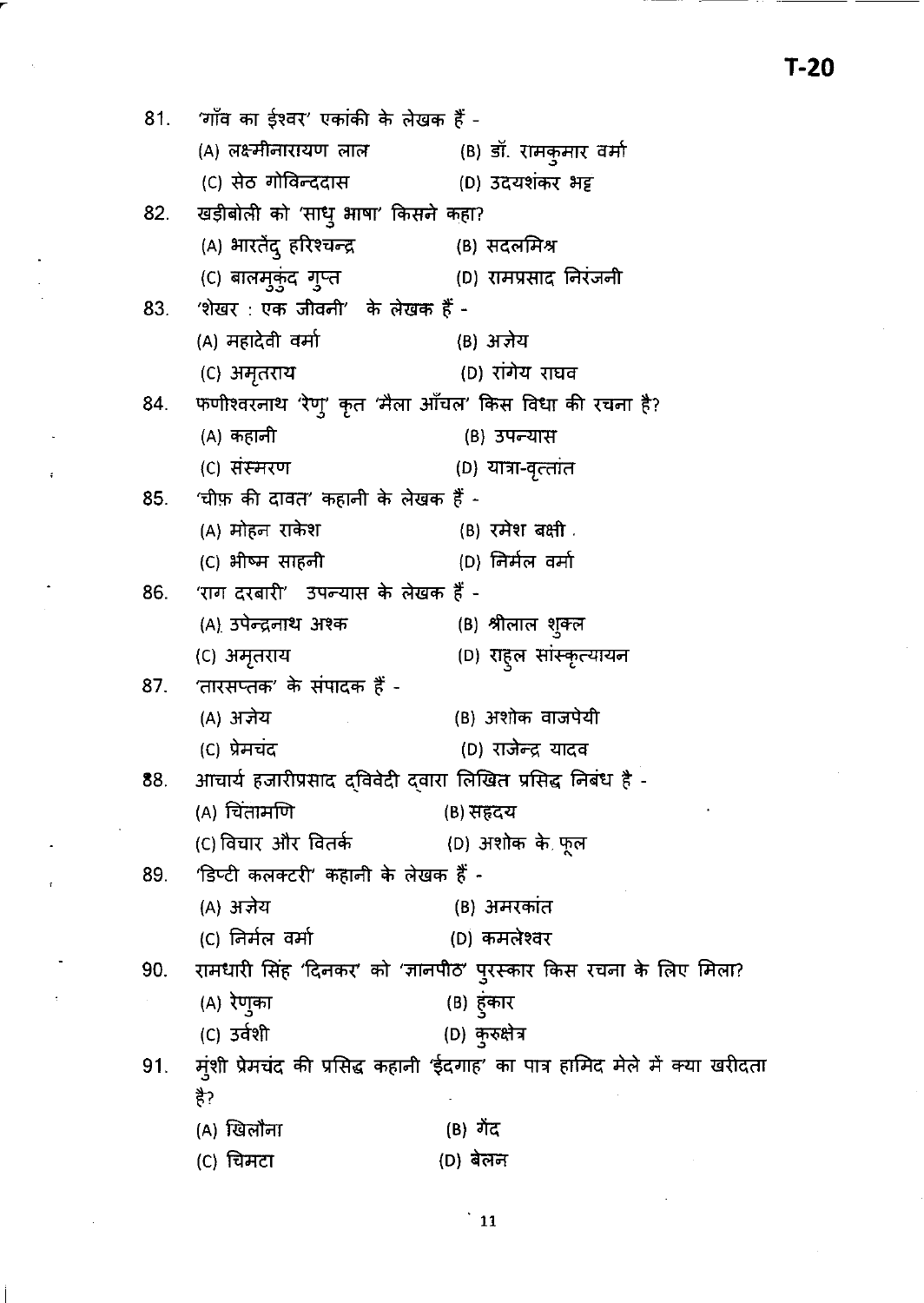'दूसरी परंपरा की खोज' आलोचनात्मक कृति के लेखक हैं -92. (A) रामविलास शर्मा (B) नामवर सिंह (D) मैनेजर पाण्डेय (C) राजेन्द्र यादव 'जूठन' आत्मकथा के लेखक हैं -93. (B) तुलसीराम (A) ओमप्रकाश वाल्मीकि (D) डॉ. धर्मवीर (C) श्यौराजसिंह बेचैन दिलोदानिश' की रचनाकार हैं -94. (B) कृष्णा सोबती (A) उषा प्रियंवदा (D) मृदुला गर्ग (C) मन्नू भण्डारी हिंदी का प्रथम समाचार-पत्र है -95. (A) उदंत्त मार्तंड (B) प्रजामित्र (D) बुद्धि प्रकाश (C) हंस 'हंस' पत्रिका के प्रथम संपादक हैं --96. (B) प्रेमचंद (A) राजेन्द्र यादव (D) दिनकर (C) रामवृक्ष बेनीपुरी 'आलोचना' पत्रिका किस शहर से प्रकाशित होती है? 97. (B) पटना (A) भोपाल (D) नई दिल्ली (C) कोलकाता भारत में 'प्रगतिशील लेखक संघ' का प्रथम अधिवेशन सन् 1936 में लखनऊ 98. में आयोजित किया गया जिसके अध्यक्ष थे --(A) श्यामसुंदर दास (B) प्रेमचंद (C) डॉ. मुल्कराज आनंद (D) अर्ज़ेय  $\bullet$ संविधान का कौन-सा अनुच्छेद यह घोषित करता है कि "देवनागरी लिपि में 99. लिखी गई हिंदी संघ की राजभाषा होगी"?  $(B) 341$  $(A)$  351  $(C) 343$  $(D)$  344 100. प्रतिवर्ष हिंदी दिवस किस तारीख को मनाया जाता है? (B) 13 सितंबर (A) 14 सितंबर (D) 26 जनवरी (C)15 अगस्त